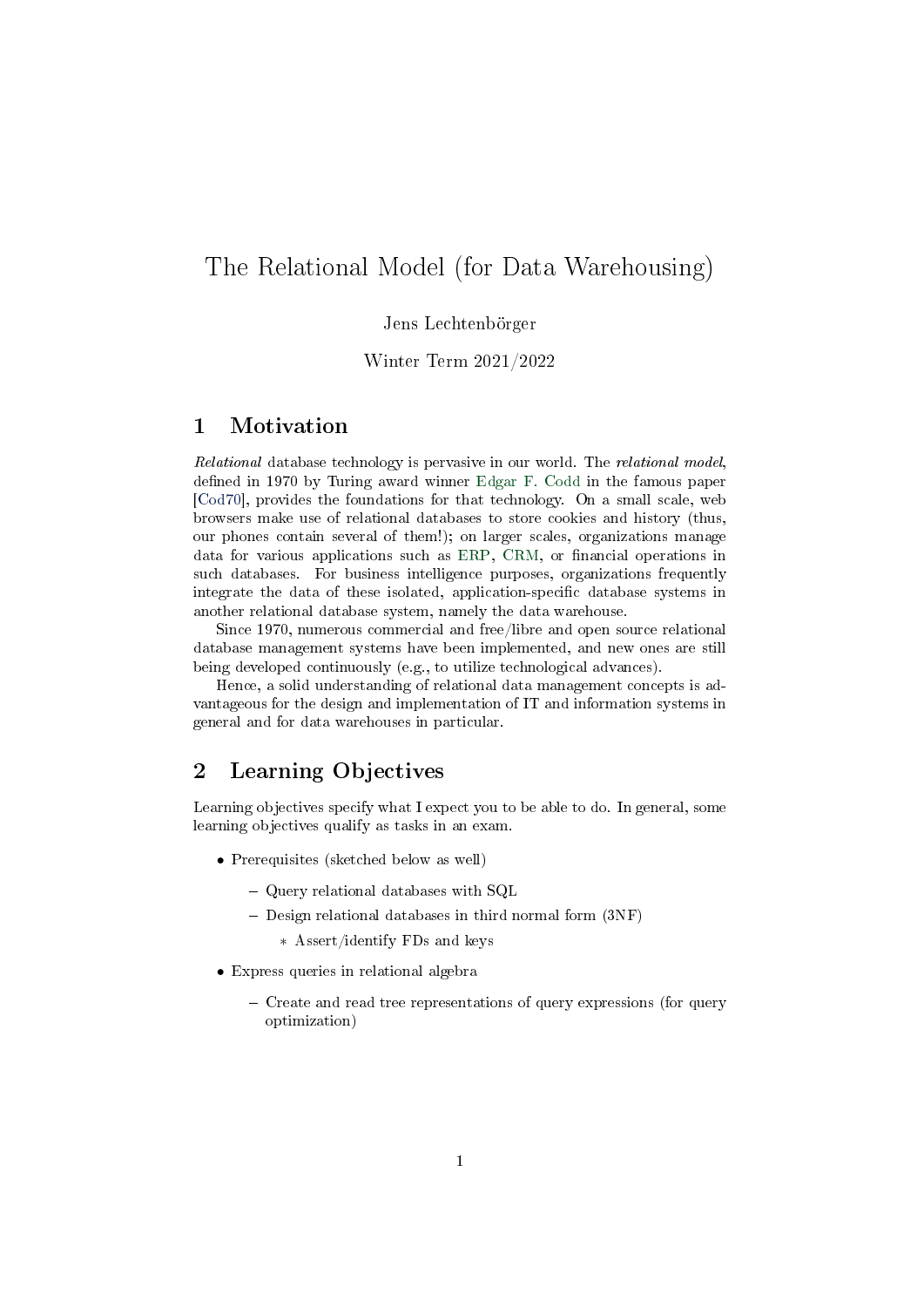### 3 Prerequisites

### 3.1 SQL

I suppose that you know SQL, both to dene schemata (with CREATE TABLE) and to query data (with SELECT). While our first session will not make much use of SQL (except as points of reference when introducing the relational algebra below), future sessions will deal with (a) OLAP features of SQL that build upon standard aggregation queries and (b) query optimization. To refresh your querying skills, you could play the text adventure [SQL Island.](https://sql-island.informatik.uni-kl.de/?lang=en) In that game, you are supposed to escape an island by executing appropriate SQL commands (to which you are introduced along the way). Students reported this to be fun!

Besides, in Learnweb you find a script to populate a PostgreSQL database with the TPC-H database schema, which will serve as sample database in upcoming sessions. More details are provided in a [separate document with](#page-0-0) [database instructions.](#page-0-0)

#### 3.2 Vocabulary

In SQL, we define the *schema* of a table with CREATE TABLE, where a schema specifies the attributes/columns of the table with their data types and dependencies/constraints (e.g., primary and foreign keys, not-null and check constraints). With INSERT, DELETE, and UPDATE we manipulate the data stored as rows in tables. The collection of rows is also called instance of the schema. The database management system (DBMS) makes sure that instances conform to their schemata (by refusing manipulations that would violate data types or constraints).

"Tuple" is a formal term for "row", "relation" for the instance of a schema (a set of tuples).

Given a relation, a key is a minimum set of attributes to identify each tuple uniquely (i.e., there cannot exist two different tuples that share the same values for all key attributes). E.g., the set of attributes FullName, FullAddress, DateOfBirth might form a key in a relation about people; Nationality and IDCardNo might form another key in that same relation.

In SQL, we can declare one of the keys as primary key to the DBMS.

In practice, the designer frequently adds an artificial key without any application semantics as primary key to the schema (e.g., an ID column with automatically increasing integer values); such artificial keys are called *surrogate* keys.

Keys are a special form of functional dependencies (FDs). Hopefully, you have seen FDs in the context of [database normalization](https://en.wikipedia.org/wiki/Database_normalization) to avoid redundancy and database anomalies.

In case you are not familiar with database normalization, the 6-page article [\[Ken83\]](#page-5-1) is "A simple guide to five normal forms in relational database theory". It contains the following informal descriptions of second (2NF) and third normal form (3NF):

• "Second normal form is violated when a nonkey field is a fact about a subset of a key."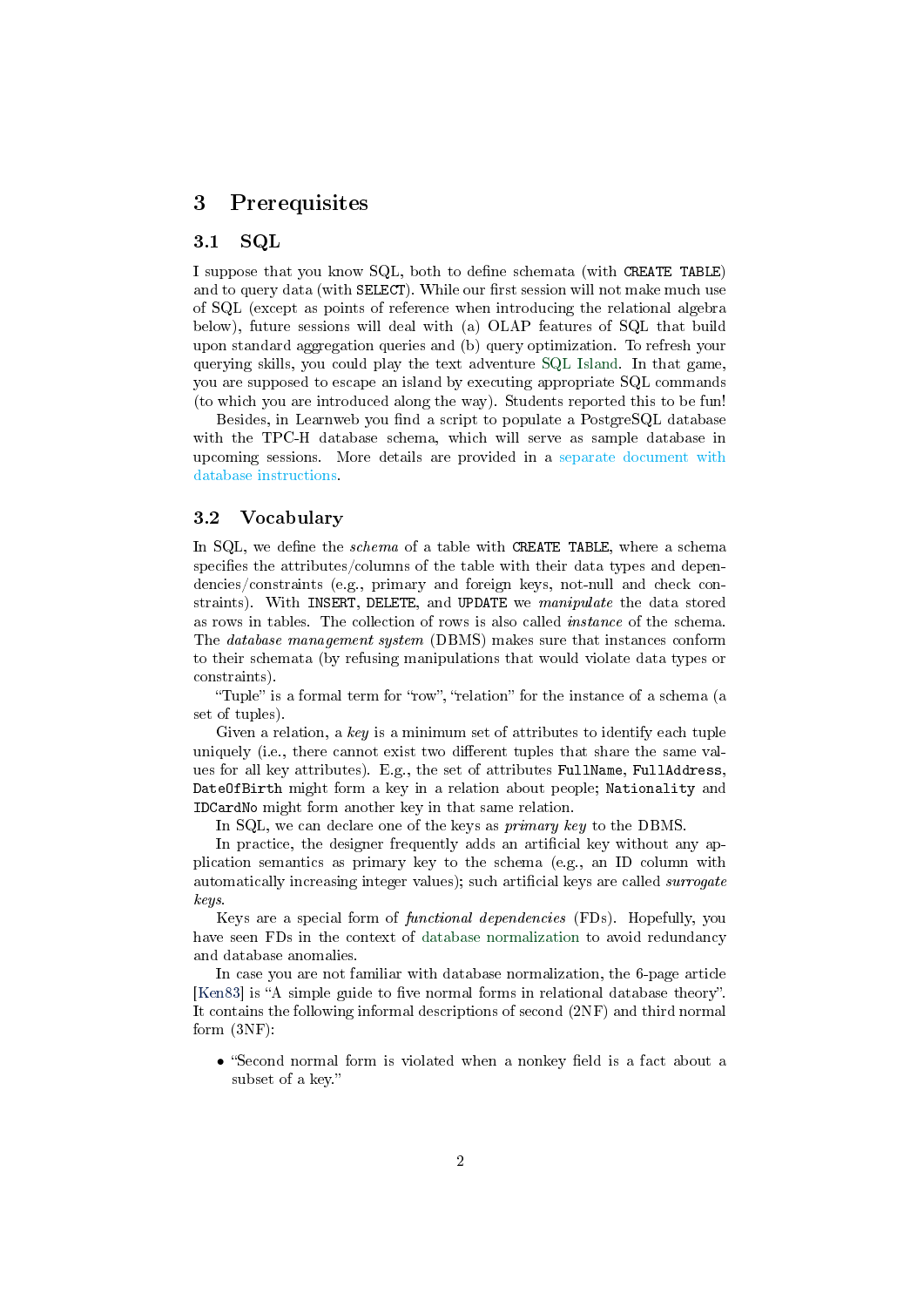- $\bullet$  "Third normal form is violated when a nonkey field is a fact about another nonkey field, ..."
- $\bullet$  "Under second and third normal forms, a nonkey field must provide a fact about the key, the whole key, and nothing but the key.

For class purposes, we focus on the third normal (3NF).

### 3.3 FDs and 3NF with Python

[This introduction to functional dependencies and 3NF normalization with syn](https://oer.gitlab.io/cs/functional-dependencies/functional_dependencies.html)[thesis](https://oer.gitlab.io/cs/functional-dependencies/functional_dependencies.html) might be useful as crash course. Note that the introduction is generated from documentation of [this Python module,](https://gitlab.com/oer/cs/functional-dependencies/-/blob/master/functional_dependencies/functional_dependencies.py) which allows you to experiment. A [Jupyter notebook](https://mybinder.org/v2/gl/oer%2Fcs%2Ffunctional-dependencies/HEAD?filepath=notebooks%2FCodd-3NF-ex.ipynb) for in-browser experiments is available as well.

In an upcoming session, you will see data warehouse schema design along the lines of 3NF normalization.

#### 3.4 Self-study

You might use tasks in this section to check your understanding before our class meeting. Please use our discussion forum or shared pad in case of questions.

#### 3.4.1 Keys

What is a key, what a primary key? Suggest more keys for the relation about people mentioned above.

#### 3.4.2 Functional Dependencies

Consider the sample relation Account visualized in Table [1,](#page-2-0) where Balance indicates the balance of an account at the end of a given day, while  $\text{CustAge}$ indicates the age of a customer on that day. The Python module also contains FDs for that relation.

| AccID |                  |             |                                                                     | Balance CustAge |
|-------|------------------|-------------|---------------------------------------------------------------------|-----------------|
|       | 2015-01-01       |             | 1000                                                                | 42              |
|       | 2015-01-01       |             | 2000                                                                | 42              |
| 3     | $2015 - 01 - 01$ |             | $-300$                                                              | -22             |
|       | 2015-01-02       |             | 960                                                                 | 43              |
|       |                  | Date CustID | - Type<br>checking<br>42<br>42 savings<br>1 checking<br>42 checking |                 |

<span id="page-2-0"></span>Table 1: Sample Account relation.

- 1. Based on your domain knowledge, which FDs would you assert for the schema of that relation (i.e., which FDs are semantic integrity constraints that will hold in every instance)?
- 2. Verify that the relation satisfies the following (incomplete) list of FDs:
	- AccID Date  $\rightarrow$  CustAge
	- AccID Date  $\rightarrow$  AccID Date CustID Type Balance CustAge
	- AccID  $\rightarrow$  CustID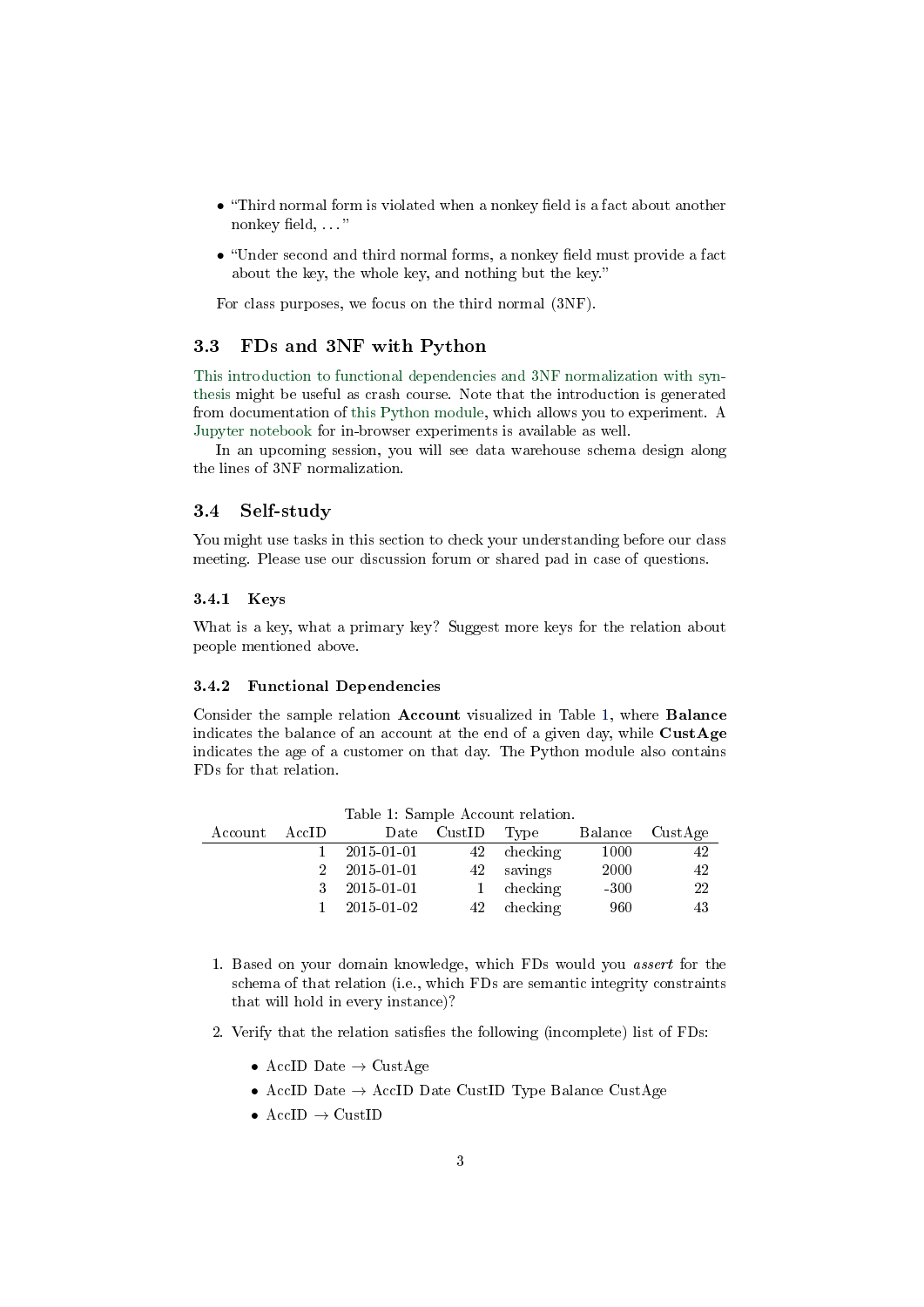- Balance  $\rightarrow$  AccID
- Date  $\rightarrow$  Date
- 3. Why are the following no valid FDs for that relation?
	- $CustID \rightarrow AccID$
	- AccID  $\rightarrow$  Balance
	- CustID Date  $\rightarrow$  Balance
- 4. What can you say about the birthday of the customer with ID 42? What about the net worth of transactions on the account with ID 1 on 2015-01- 02?
- 5. Why is the schema of Table [1](#page-2-0) not in 3rd Normal Form (3NF)?

#### 3.4.3 Solutions?

I strongly suggest that you think about the above questions on your own now. Answering them might take seconds (if you are familiar with the topics) or days  $(e.g., if this is your first encounter with the relational model). If you are not$ sure whether your answers are correct, first note that above I pointed to an [introduction to functional dependencies and 3NF normalization with synthesis,](https://oer.gitlab.io/cs/functional-dependencies/functional_dependencies.html) which might be useful as crash course. Go there first.

Afterwards, you can find [some anwers to the above questions here.](#page-0-0) Please [keep in mind](https://lechten.gitlab.io/teaching.html#slide-learning) that we learn by doing, not by watching others.

## 4 Relational Algebra

SQL is a *declarative* query language as users declare *how* the result should look like (e.g., in terms of selection conditions in the WHERE clause and desired attributes after SELECT). It does not specify what operations to execute in what order (e.g., when joining multiple tables) or with what data structures and algorithms; instead, procedural languages are concerned with such more execution-specific questions.

Relational algebra (introduced by Codd in his seminal paper [\[Cod70\]](#page-5-0)) is a procedural query language for relational data (see, e.g., [\[AHV95;](#page-5-2) [GUW08;](#page-5-3) [Vos08\]](#page-6-0) for modern introductions), whose basic operations are the following six: selection, projection, natural join, union, difference, and renaming.

As part of query processing, the DBMS translates a SQL query into an equivalent algebraic representation, ultimately resulting in a query evaluation  $plan (QEP)$ , which specifies what operations to execute in what order with what algorithms and data structures. We will revisit QEPs in the context of query processing and optimization for OLAP.

The following explanations cover selection, project, and natural join based on examples without any formalization. Please ask (or consult textbooks) if necessary. Also note that the tool [RelaX](https://dbis-uibk.github.io/relax/landing) allows you to practice your query skills, for which you find a pointer [below.](#page-5-4)

Consider a relation  $r$  over a set  $X$  of attributes. Roughly, the selection of r according to some selection condition  $\phi$ , denoted by  $\sigma_{\phi}(r)$ , produces a subset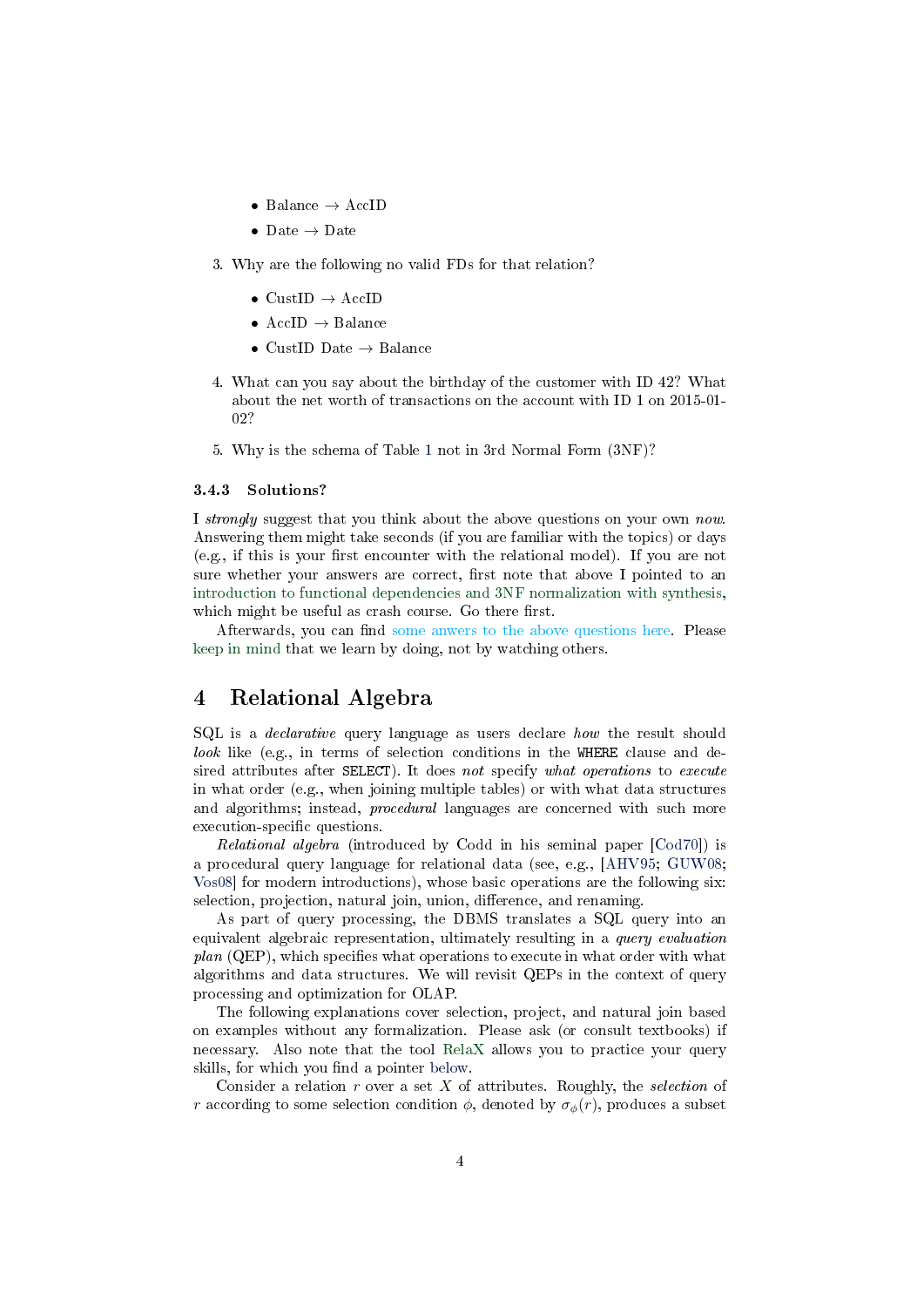<span id="page-4-0"></span>

| Table 2: Result of $\sigma_{\text{CustAge}>42}(\text{Account})$ . |            |  |                                  |        |    |  |  |
|-------------------------------------------------------------------|------------|--|----------------------------------|--------|----|--|--|
| $\rm AccID$                                                       |            |  | Date CustID Type Balance CustAge |        |    |  |  |
|                                                                   | 2015-01-02 |  | 42 checking                      | -960 - | 43 |  |  |

that contains those tuples of r that satisfy the condition  $\phi$ . Thus,  $\phi$  is what would occur in a WHERE clause in SQL. See Table [2](#page-4-0) for an example.

Given a subset of  $Z \subseteq X$ , the projection of r on Z, denoted by  $\pi_Z(r)$ , produces a relation where the attributes of r that do not occur in Z are removed (i.e., that is restricted to the attributes in  $Z$ ). Thus,  $Z$  would occur as attribute list after the SELECT keyword in SQL. See Table [3](#page-4-1) for an example.

<span id="page-4-1"></span>Table 3: Result of  $\pi_{\text{AccID},\text{Date},\text{Balance}}(\text{Account})$ . AccID Date Balance 1 2015-01-01 1000 2 2015-01-01 2000 3 2015-01-01 -300 1 2015-01-02 960

The *natural join* of relations  $r_1$  and  $r_2$ , denoted by  $r_1 \bowtie r_2$ , produces a relation over the union of attributes of  $r_1$  and  $r_2$ , where tuples of  $r_1$  and  $r_2$  are combined in a "natural" way based on equality of shared attributes. E.g., if  $r_1$ is the result shown in Table [3](#page-4-1) and  $r_2$  is a relation that stores for each AccID the city of the bank's branch running the account, the result of  $r_1 \bowtie r_2$  might appear as in Table [4.](#page-4-2)

<span id="page-4-2"></span>

| Table 4. Result of $r_1 \bowtie r_2$ . |                         |  |                         |  |  |  |  |
|----------------------------------------|-------------------------|--|-------------------------|--|--|--|--|
| AccID                                  |                         |  | Date Balance BranchCity |  |  |  |  |
| 1.                                     | 2015-01-01              |  | 1000 Münster            |  |  |  |  |
| 2.                                     | $2015 - 01 - 01$        |  | 2000 Frankfurt          |  |  |  |  |
| $\mathbf{R}$                           | 2015-01-01              |  | -300 München            |  |  |  |  |
|                                        | $1\quad 2015 - 01 - 02$ |  | 960 Münster             |  |  |  |  |

In addition, for relations sharing the same attributes, their union and their difference are just their usual set operations.

Besides, renaming of attribute A into attribute B of r, denoted by  $\rho_{\text{B}} \nightharpoonup A$ , is a technical operation (that corresponds to AS in SQL), e.g., to make sure that attribute names are set up properly for join operations.

Building upon the above six basic operations, other operations can be de fined, e.g., intersection, Cartesian product, or variants of join. In addition, extensions of the relational algebra have been defined that increase the expressive power, e.g., for queries involving aggregation.

Note that the relational algebra is an algebra in the sense that inputs to operations are relations, their outputs are relations, and operations can be nested. For example, the following query asks for names of customers with large account balances.

 $\pi_{\text{Name}, \text{Balance}}(\text{Customer} \bowtie \sigma_{\text{Balance}>1000000}(\text{Account}))$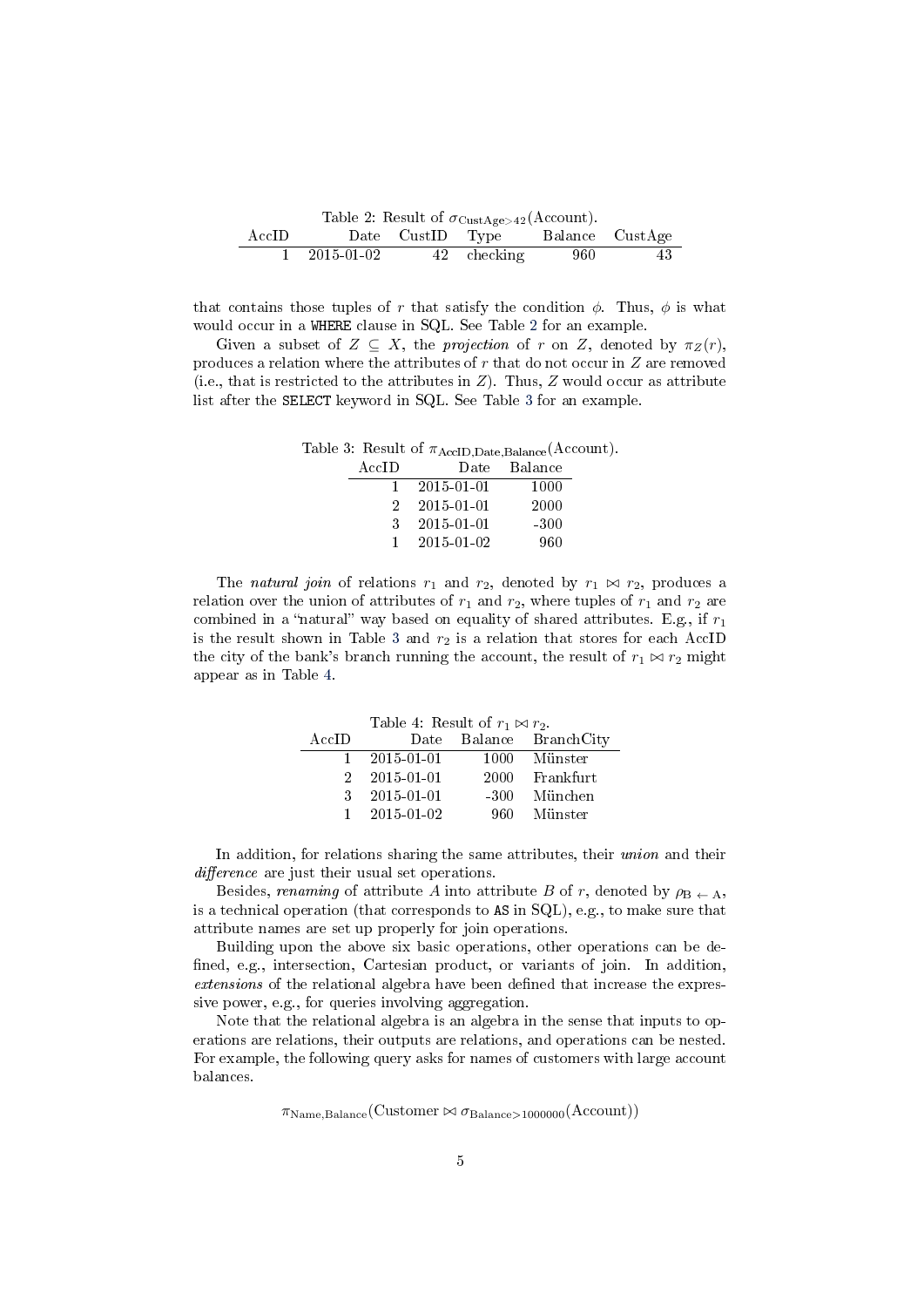#### <span id="page-5-4"></span>4.1 Self-study with RelaX

The tool RelaX allows you to execute queries expressed in the relational algebra. [This hyperlink](https://dbis-uibk.github.io/relax/calc/gist/02c807c63faf1d57d77f487d6a0726f4) leads to a configuration of  $RelaX$  which is set up with a toy database for sample queries (based on [that Gist\)](https://gist.github.com/lechten/02c807c63faf1d57d77f487d6a0726f4). The following is an ASCII formulation of the previous query for use with RelaX:

```
pi name, balance (
 Customer
   join
 sigma balance > 1000000 (Account) )
```
Copy and paste the ASCII formulation into this RelaX configuration and press "execute query". Note how not only the result but also a tree representation (which is the basis for a query evaluation plan, to be discussed as part of OLAP optimization) and a representation using the symbols introduced above are shown.

How does the previous query work? What about the following variant?

```
sigma balance > 1000000 (
pi name, balance ( Account join Customer ) )
```
## 5 Tentative Session Plan

Our session might follow this agenda, where different students/groups might work with different speeds on items  $2-4$ . I reserve about 20 minutes for item 5.

- 1. Interactive review of self-study tasks
- 2. Normalize schema of Table [1](#page-2-0)
- 3. Express sample queries in the Relational Algebra
- 4. First look at Task 1 of Exercise Sheet 2
- 5. Introduction to next topic

## Bibliography

- <span id="page-5-2"></span>[AHV95] S. Abiteboul, R. Hull, and V. Vianu. Foundations of Databases. Addison-Wesley, 1995. url: [https : / / wiki . epfl . ch /](https://wiki.epfl.ch/provenance2011/documents/foundations%20of%20databases-abiteboul-1995.pdf) [provenance2011 / documents / foundations % 20of % 20databases](https://wiki.epfl.ch/provenance2011/documents/foundations%20of%20databases-abiteboul-1995.pdf)  [abiteboul-1995.pdf.](https://wiki.epfl.ch/provenance2011/documents/foundations%20of%20databases-abiteboul-1995.pdf)
- <span id="page-5-0"></span>[Cod70] E. F. Codd. "A Relational Model of Data for Large Shared Data Banks". In: *Commun. ACM* 13.6 (1970), pp. 377-387. DOI: [10.1145/](https://doi.org/10.1145/362384.362685) [362384.362685.](https://doi.org/10.1145/362384.362685) url: [https://doi.org/10.1145/362384.362685.](https://doi.org/10.1145/362384.362685)
- <span id="page-5-3"></span>[GUW08] H. Garcia-Molina, J. Ullman, and J. Widom. Database Systems: The Complete Book. 2nd. Pearson, 2008.
- <span id="page-5-1"></span>[Ken83] William Kent. "A Simple Guide to Five Normal Forms in Relational Database Theory". In:  $Commun.$   $ACM$  26.2 (1983), pp. 120-125. doi: [10.1145/358024.358054.](https://doi.org/10.1145/358024.358054) url: [https://doi.org/10.1145/](https://doi.org/10.1145/358024.358054) [358024.358054.](https://doi.org/10.1145/358024.358054)